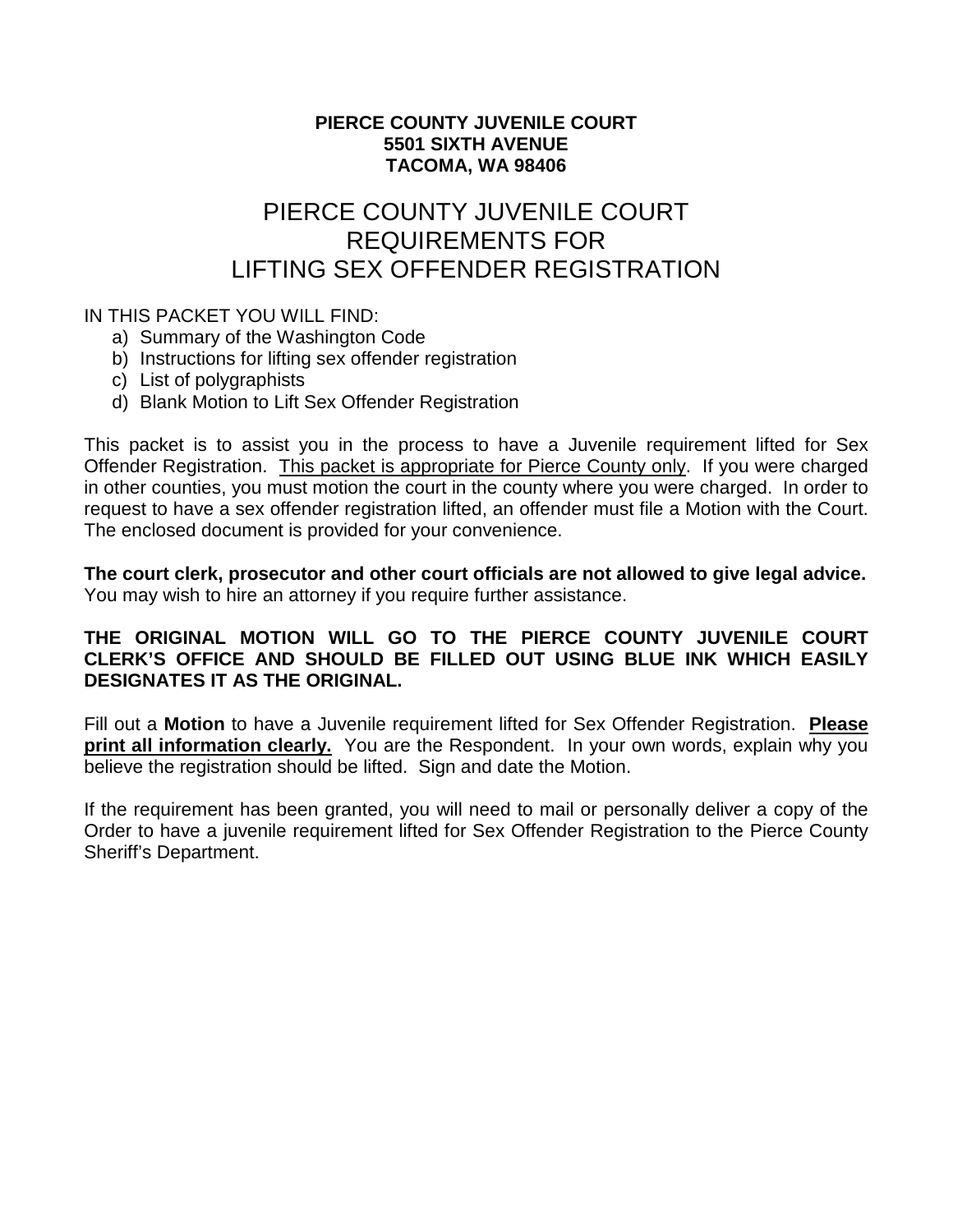### **PIERCE COUNTY JUVENILE COURT 5501 SIXTH AVENUE TACOMA, WA 98406**

## WHAT YOU NEED TO KNOW ABOUT: **LIFTING SEX OFFENDER REGISTRATION**

Pursuant to Revised Code of Washington (RCW) 9A.44.145, the Washington State Patrol (WSP) is required to notify each registrant of any changes to the sex and kidnapping offender registration requirements. During the 2009 Legislative Session, no bills were signed that changed the sex and kidnapping offender registration requirements. However, chapter 210, laws of 2009 (Substitute Senate Bill 5326) requires the WSP to notify individuals convicted of a sex offense as a juvenile of their ability to petition the court for relief from registration as provided in RCW 9A.44.140.

**Summary**: A sex or kidnapping offender who committed his or her crime as a juvenile may petition the superior court to be relieved of the duty to register. The court must consider the nature of the offense committed by the petitioner as well as relevant conduct by the petitioner since the date of the offense. Standards differ depending on how old the petitioner was when the crime was committed.

If the petitioner was 15 or older when the crime was committed, the petitioner must show by clear and convincing evidence that future registration will not serve the interest of public safety.

If the petitioner was under the age of 15 when the crime was committed, the court may relieve the petitioner of the duty to register if the person has not committed another sex offense for two years and can show by a preponderance of the evidence that future registration will not serve the interest of public safety.

**This provision does not apply to a juvenile prosecuted as an adult.**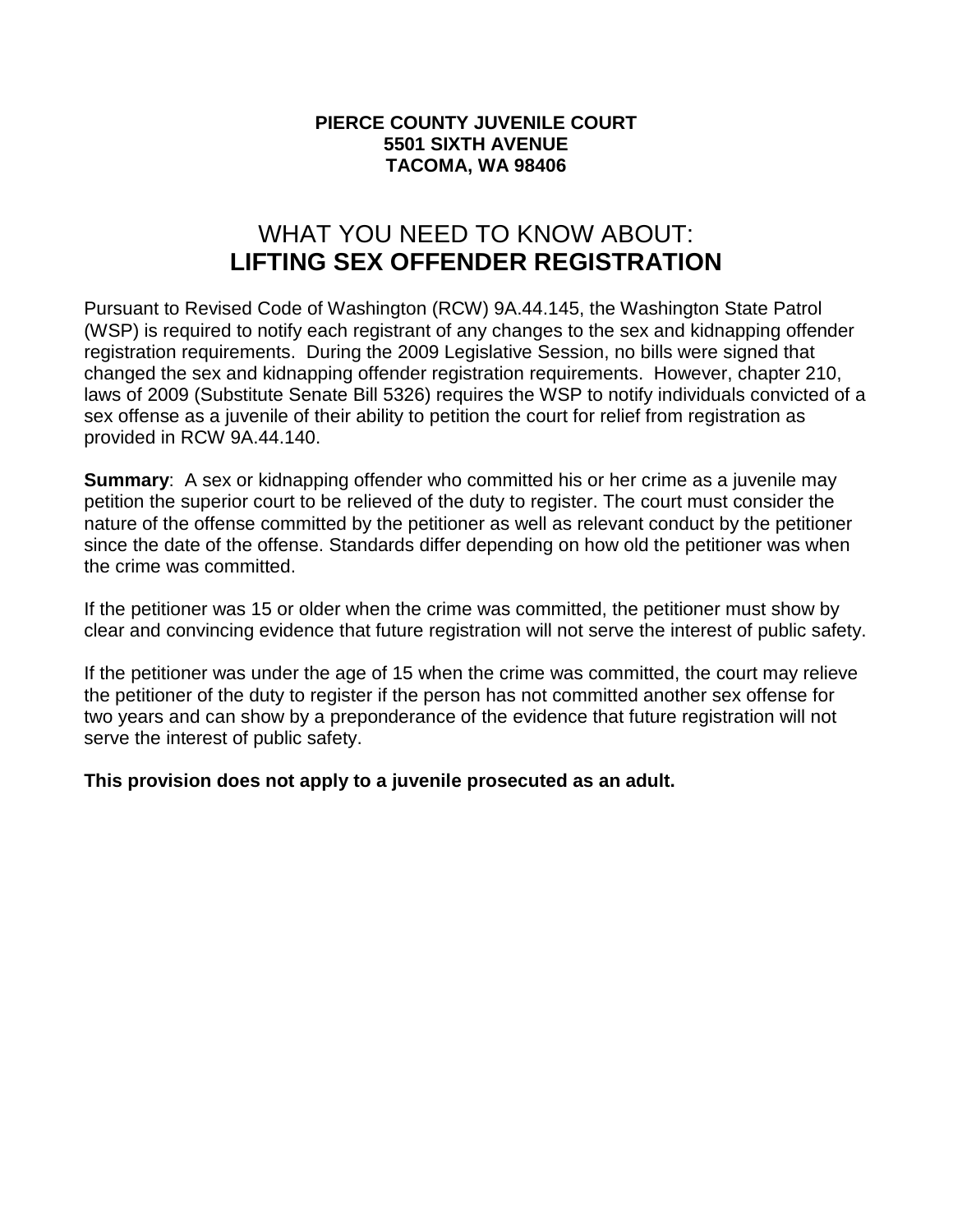#### **PIERCE COUNTY JUVENILE COURT 5501 SIXTH AVENUE TACOMA, WA 98406**

Respondents setting motions to lift registration should be advised of the protocol utilized in Pierce County prior to terminating the requirement:

- 1) Proof of successful completion of SSODA or required treatment. If the respondent did JRA as opposed to SSODA, he/she must provide proof of completed sex offender treatment there.
- 2) Maintenance of at least one year of law abiding behavior after probation has been terminated.
- 3) Proof of recent polygraph (within three months of motion) showing no deception with a focus on questions addressing sexual behavior (i.e. no porn use, etc.). The polygraphist must be court-approved.
- 4) Compliance with all registration requirements (i.e. proof the respondent has indeed been living at the address he last registered).

| <b>Rick Minnich</b>    |
|------------------------|
| 253-874-3458           |
|                        |
|                        |
| <b>Marty Gunderson</b> |
| 360-280-5881           |
|                        |
|                        |
|                        |

# **List of approved polygraph providers:**

# **Procedure:**

- 1) Get polygraph test from an approved polygraphist from the above list. If the respondent or their attorney is out-of-county, contact the local prosecutor or District Attorney's office or police department for a local recommendation for a well-respected polygraph examiner. Be sure to attach the polygraphist's Curriculum Vitae (C.V.) with the polygraph results.
- 2) Bring Motion, results from polygraph and proof of SSODA completion to the Pierce County Juvenile Court Clerk's Office.
- 3) You will be given a hearing date 30 days from the filing date, on a Monday at 1:00 p.m.
- 4) After the hearing, if the Motion is granted, the Clerk's office will provide you with a certified copy of the Order. There is a fee for the certified copy.
- 5) You will need to provide a copy of the Order to the Pierce County Sheriff's Department.